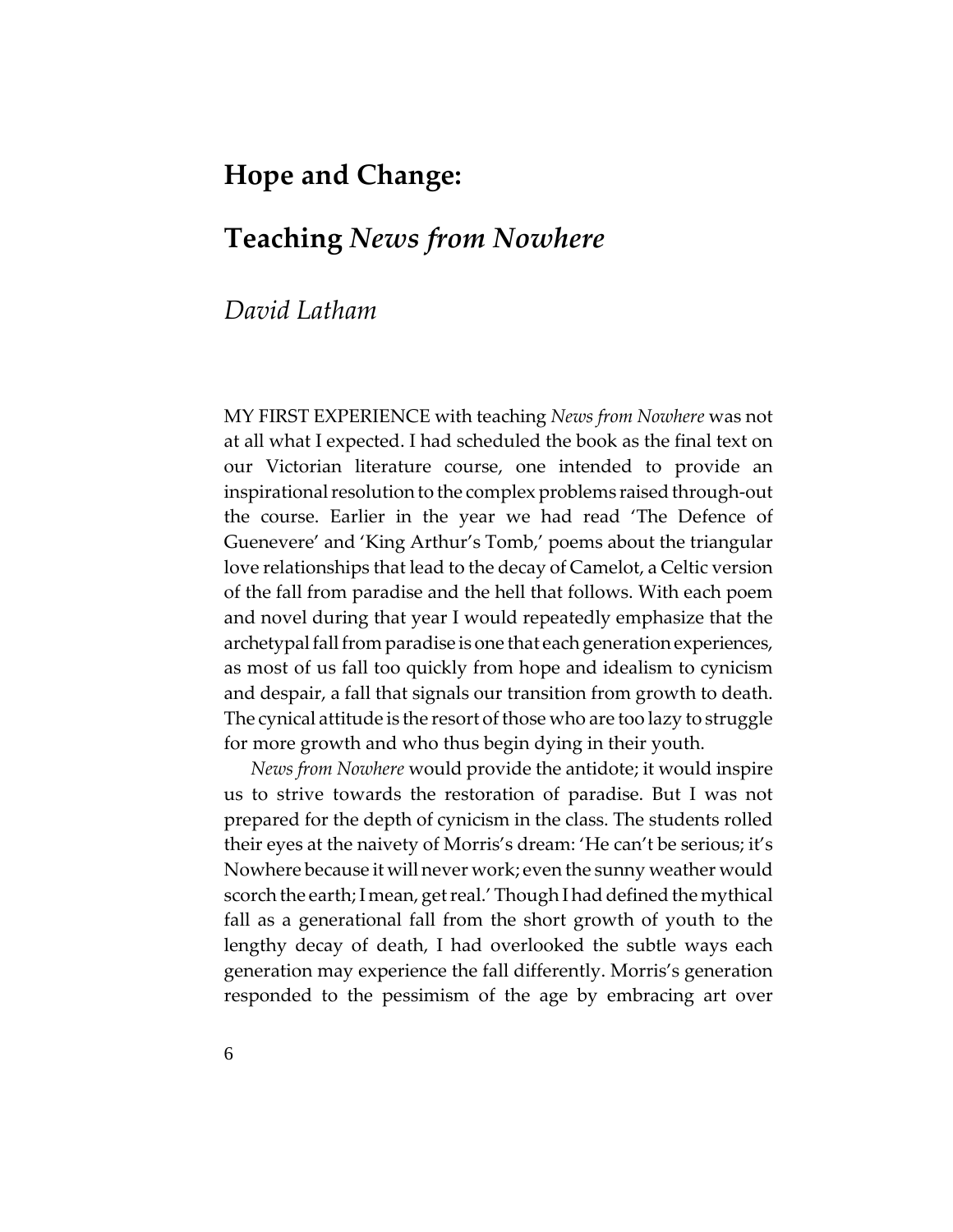religion, with Morris advocating that we all must live our lives as artists: 'The repulsion to pessimism ... is, I think, natural to a man busily engaged in the arts.'<sup>1</sup> My 1960s generation was ripe for *News from Nowhere*. John Lennon could sound cynical with his mocking of naive revolutionaries 'carrying pictures of Chairman Mao' who 'aren't gonna get anywhere anyhow.'<sup>2</sup> But Lennon echoed Morris in his anthemic 'Imagine': 'You may say that I'm a dreamer, but I'm not the only one. I hope some day you will join us and the world will live as one.' $^3$  Lennon's lyrics sound like a direct response to Morris's dreamer at the end of *News from Nowhere*: 'I lay in my bed at dingy Hammersmith ... trying to consider if I was overwhelmed by despair at finding I had been dreaming a dream; and strange to say, I found that I was not despairing.... If others have seen it as I have seen it, then it may be called a vision rather than a dream.' 4 Both Morris and Lennon anticipate and reject the cynical dismissal of such faith in the effort to pursue our hopes.

But how can a teacher who shares that faith make Morris's romance appeal to the conservative generation of the weary *fin de siècle* '90s decade and of this wary *oh-oh* decade? Yeats's description of the best 'lack[ing] all conviction, while the worst are full of passionate intensity' $^5$  appears to be taken to heart now as a defence for cynicism rather than a condemnation. Thus, starting with the presumption that students no longer share my faith in Morris's steadfast zeal, I propose to focus on the fundamental nature of hope and change. It is a focus that explores the relationship between the desire to dream and the probability of change, how the force of desire can turn the impossible dream into a probable reality. As Blake protested, 'Every thing possible to be believ'd is an image of truth.'<sup>6</sup> If we recognize the incredible transformations that have occurred in the world since Morris wrote *News from Nowhere* then we may ask ourselves why seemingly less incredible changes have not occurred and why we have failed to pursue such changes.

Where do we find our inspiration for thinking, for living, for improving the world? Not in the routine of our lives, but rather in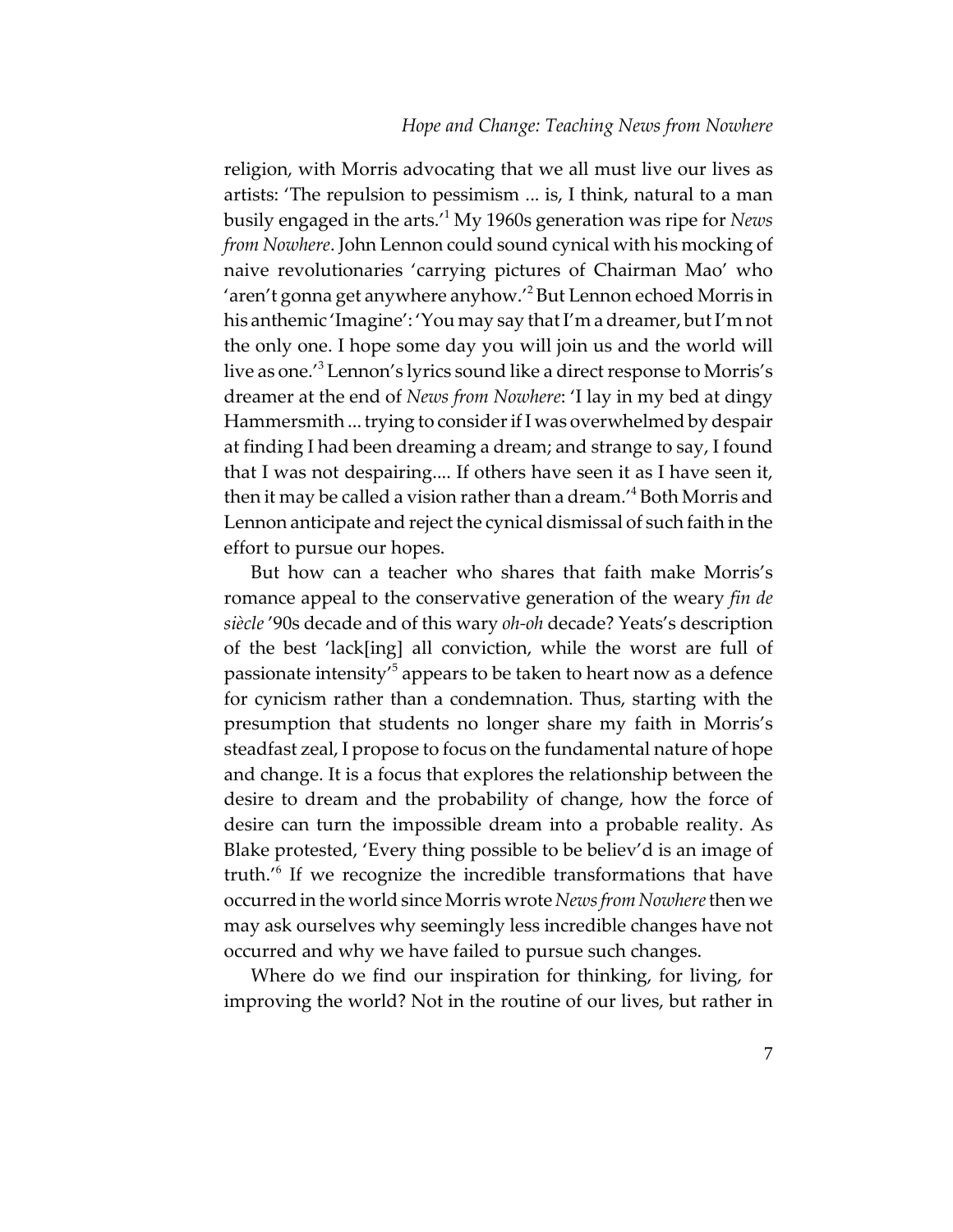the flight of our dreams: we find it self-referentially in the realm of the art we construct, the stories we imagine. Morris turns to the oldest story of our exile from the garden, to the dream of returning from the wilderness of our modern wasteland to the lost paradise of our home. For Morris, paradise is not the overly determined order of a utopian city on a hilltop, but the green Edenic garden in a golden Arcadian valley. The Thames River valley provides Morris with a local image of his dream-vision, while its Edenic and Arcadian qualities provide the mythical context of his dream of a reunion of our brazen nature with the green and golden paradise associated with biblical and classical art.

Cynical readers might think it naive for Morris to ask us to dream of a utopian paradise where the weather is sunny and the people are healthy. But Morris keeps his focus directed on this very discrepancy between reality and dream, never allowing us to forget this 'contrast of the present with the future: of blind despair with hope' (222). Why are some dreams considered credible and others considered incredible? Let's examine five of Morris's envisioned transformations that cynical readers will likely dismiss as incredible, as naive dreams too impossible to ever realize: (1) Who can believe that fellowship might ever replace self-interest, that the principle of selfsacrifice for the good of the community might ever replace the practice of self-assertion of the individual, so that the communal values of socialism may spread from a fringe cult to a mass movement like a worldwide religion? We may just as well ask (2) who can believe that healthy, beautiful people will replace our corrupt social order, (3) that the sunshine will change our dreary weather, (4) that clean fish will renew to our polluted rivers, and (5) that good people will enjoy working without the rewards that distinguish workers from loafers. As the years pass since Morris first raised these five issues in *News from Nowhere*, some of these ideal dreams have become seriously credible as achievable goals despite our growing cynicism.

Morris's choice of genre immediately establishes the serious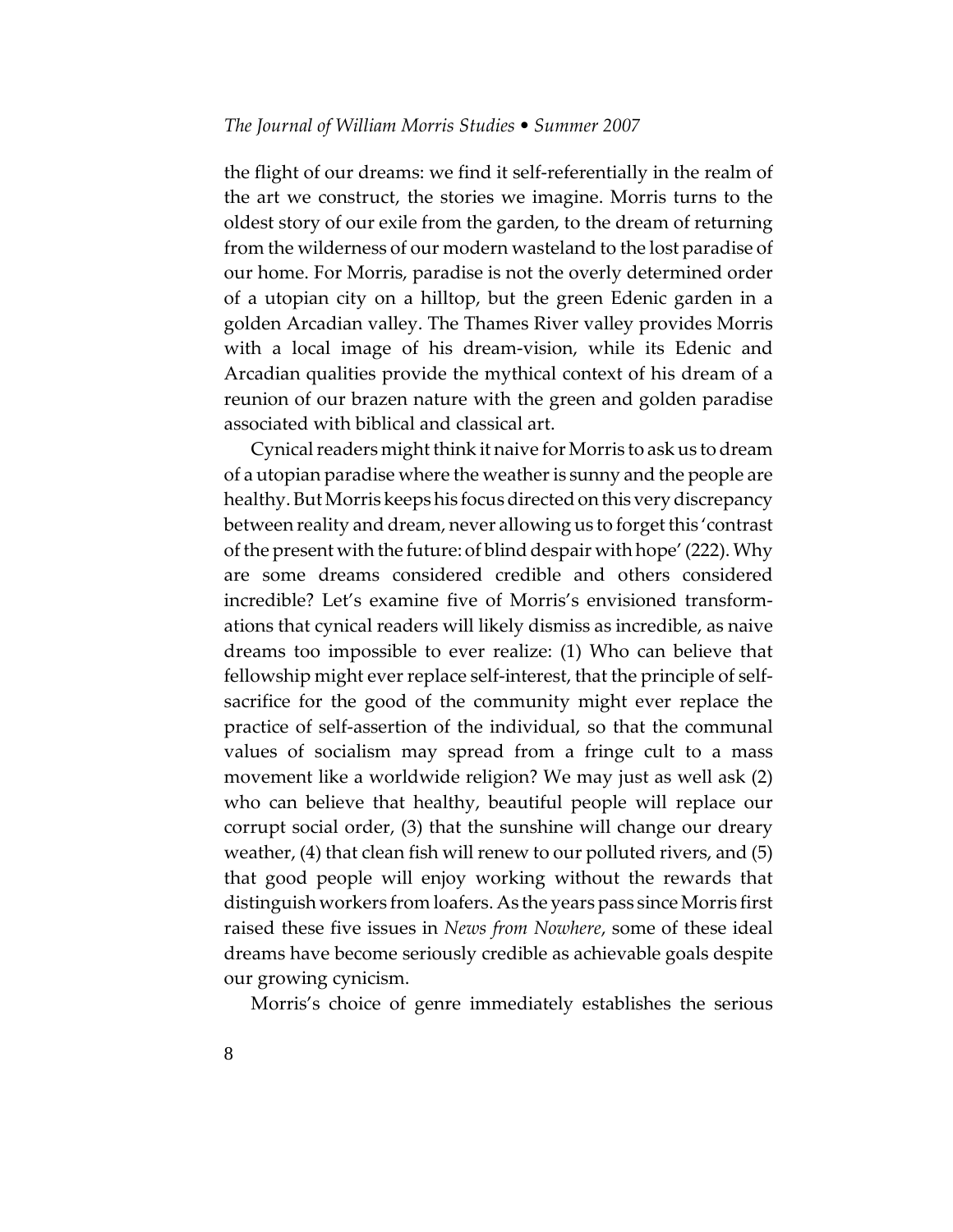framework for his dream. Any Victorian student schooled in the Classical tradition of literature would have known that the two major genres of prose (corresponding to the epic and tragedy in poetry) are the two practised by Plato: the Socratic dialogue narrative and the ideal commonwealth narrative. These are the two elite genres of prose reserved for serious subjects. Morris thus reveals the serious intentions of his dream by combining these two genres, foregrounding the Socratic dialogue technique directly in chapter 11 and more subtly in such chapters as 12, 13, 14, 17, and 18. He thus challenges us to change the world by starting with the most profound of philosophical questions: What would it be like to live in heaven, to live a heavenly life on earth? Morris dares us to consider this as a practical question that every responsible adult should pursue rather than dismiss as a childish dream. The most radical writer in English literature wrote *News from Nowhere* as a revolutionary response to this fundamental question about the way we live our lives.

The subtext of Morris's narrative romance is not so much whether or not a heavenly utopia could ever become a reality; rather what horrifies Morris is that we no longer even wish for it to happen. Too many of us prefer to dream of some technological computer paradise, of new shopping malls, of more cable television choices, of holding the winning lottery ticket. As Herbert Marcuse noted, 'capitalism's real power is to make unthinkable the alternatives.' $^7$  In a lecture on 'How I Became a Socialist,' Morris explains how the capitalist system has 'reduced the workman to such a skinny and pitiful existence, that he scarcely knows how to frame a desire for any life much better.' Art provides the answer: 'It is the province of art to set the true ideal of a full and reasonable life before him, a life to which the perception and creation of beauty, the enjoyment of real pleasure that is, shall be felt to be as necessary as his daily bread.'<sup>8</sup>

The first and last chapters of *News from Nowhere* frame the desire for this utopian ideal, as the narrator's friend repeats his anxious wish to envision 'what would happen on the Morrow of the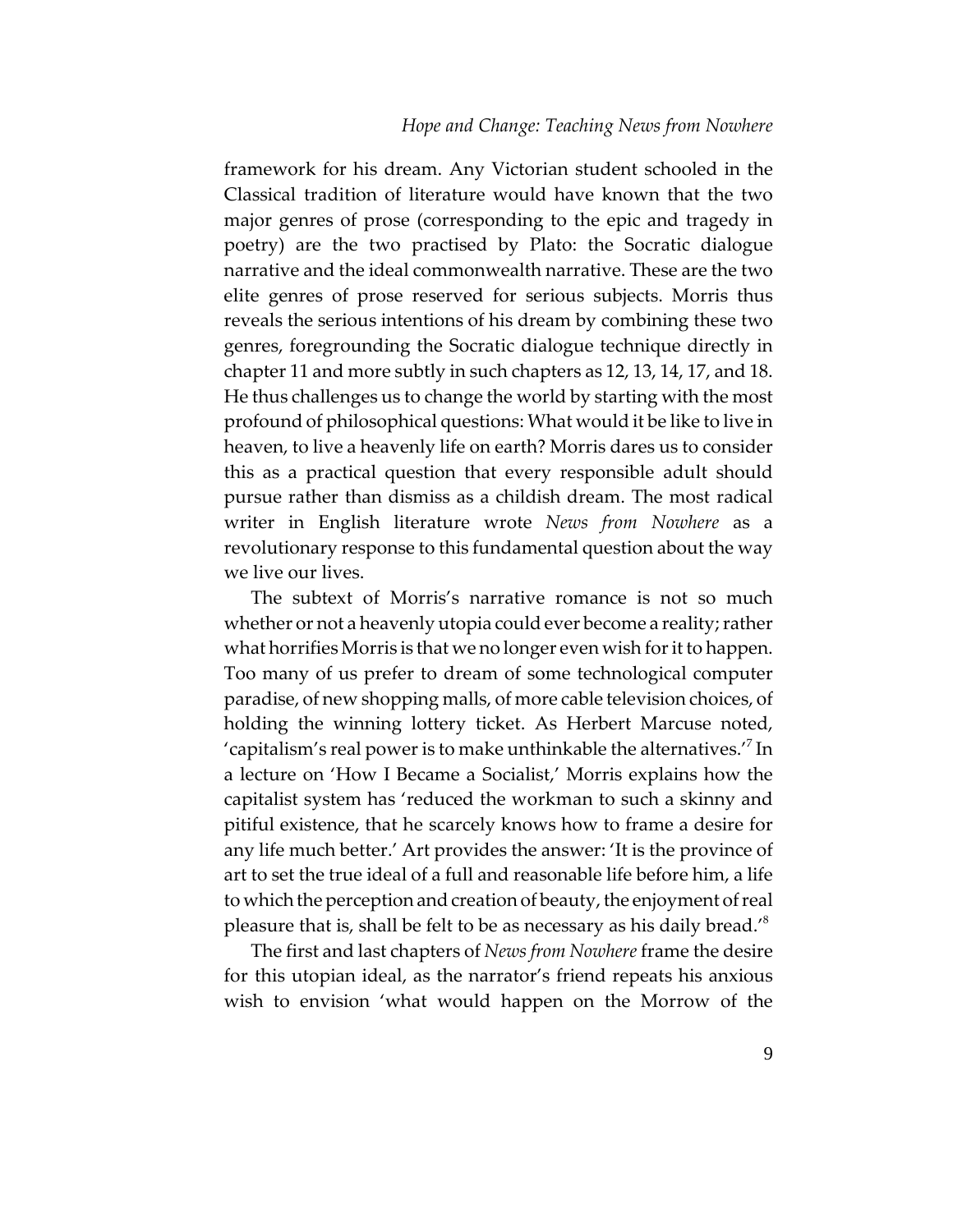Revolution': 'If I could but see a day of it; if I could but see it' (44). By the last chapter, his despair has turned to an affirmation of hope: 'Yes, surely! and if others can see it as I have seen it, then it may be called a vision rather than a dream' (228). The transformation is achieved through a complex dream-vision wherein the reader is unsure who is speaking from the beginning through to the end.

Why is the narration so confusingly complex? The eight brief paragraphs of the opening chapter are interrupted eight times by these seemingly awkward phrases: 'says a friend,' 'says our friend who tells the story,' 'our friend says.' The story is thus introduced as a hearsay rumour: the narrator tells us about a friend who tells about another friend – 'a man whom he knows very well' – who returns home one evening after a disagreeable socialist meeting, falls asleep, and dreams about a heavenly future after a successful socialist revolution. The second speaker tells the narrator that he will narrate the third friend's dream 'in the first person, as if it had been myself.' To complicate the narration still further, the friend of the narrator's friend calls himself 'William Guest,' lives in William Morris's residence at Kelmscott House in Hammersmith, and identifies with Old Hammond's Victorian grandfather – 'a genuine artist, a man of genius, and a revolutionist' (127), Morris's accurate but uncharacteristically boastful description of himself. To summarize this narrative maze, Morris the author writes as a first-person narrator about a friend who tells about a friend named William who dreams about Dick and Old Hammond (who are Morris's own hypothetical descendants – his great-great grandson and grandson). Morris may be employing these multiple levels of narrative as part of his utopian strategy: the story of this dream-vision is a story to be passed from friend to friend, each spreading the word from one to another, as an apostle spreading the Word of the Bible, a socialist bible for the Morrow of a new world-order.

Dream-visions are a popular Medieval convention for storytelling, but Morris up-dates his dream-vision by providing psychological explanations for such supernatural elements as time-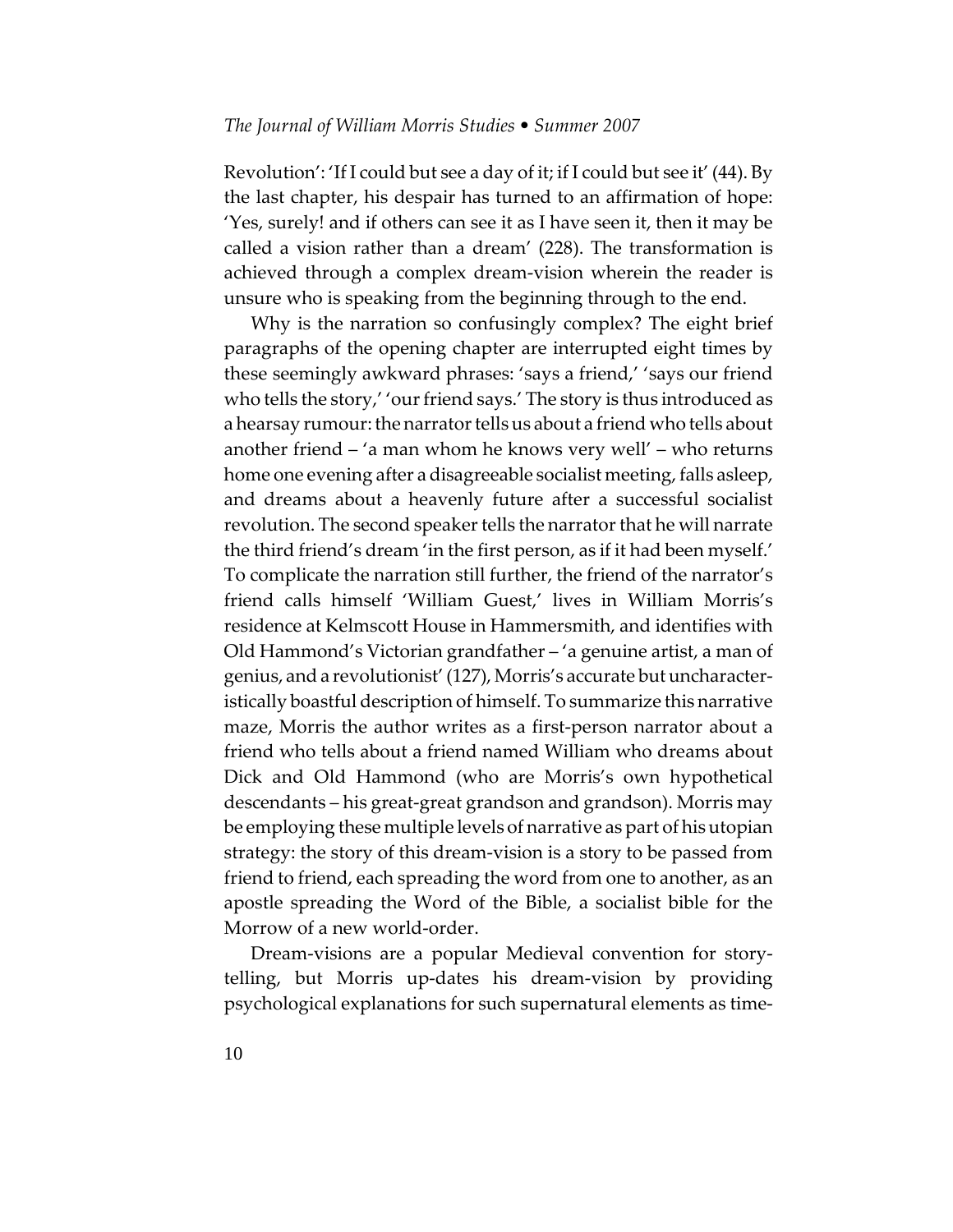travelling into the future. Telling us that after repeatedly wishing he 'could but see' a vision of 'the Morrow of the Revolution,' Guest awakens the next morning 'as if [he] had slept a long, long while, and could not shake off the weight of slumber' (45). But aside from suggesting that Guest is still asleep, Morris grounds his story humorously and linguistically in the all-too-real political quarrels that threaten to surrender the most idealistic dreamer to despair.

The story begins with an argument: a political discussion among six socialists means that there will be six different opinions, with each quarreller shouting damnation at all the others. Morris thus confronts head-on the cynicism of those who would argue that the heavenly ideals of socialism are impossible to achieve because of our selfish human nature. Morris seems to acknowledge that such discord is as inherent in our souls as it is in our language: much of the first chapter is a play on the 'dis-' prefix. 'Sundering betwixt' (92) is a Morris phrase which serves well as the definition of this prefix. Discussion, discontent, discomfort, disgust, disgrace: with discord seemingly at the centre of humanity, how could Morris ever dream of a utopia wherein the capitalist principles of competition are replaced by the socialist principles of cooperation, profit replaced by the principles of sharing, capital replaced by the principles of community, and exploitation replaced by the principles of neighbourliness? Stewing over 'the many excellent and conclusive arguments' which he should have said before leaving the meeting, Guest walks to the riverside where his remembrance of the discussion eventually 'disappears' in the beautiful moonlight, as wind, sky, river, and elm refresh him from the fretful logic of rebuttals, leaving him with 'a vague hope, that was now become a pleasure, for days of peace and rest, and cleanness and smiling goodwill' (44).

Chapter 2, 'A Morning Bath,' is a baptismal submersion in the now clean waters of the Thames, whereupon he enters his dreamland 'wide-awake and clear-headed' (46). Having gone to bed calmed by the winter moon at night, he awakens with the summer sun shining through the morning, an archetypal progression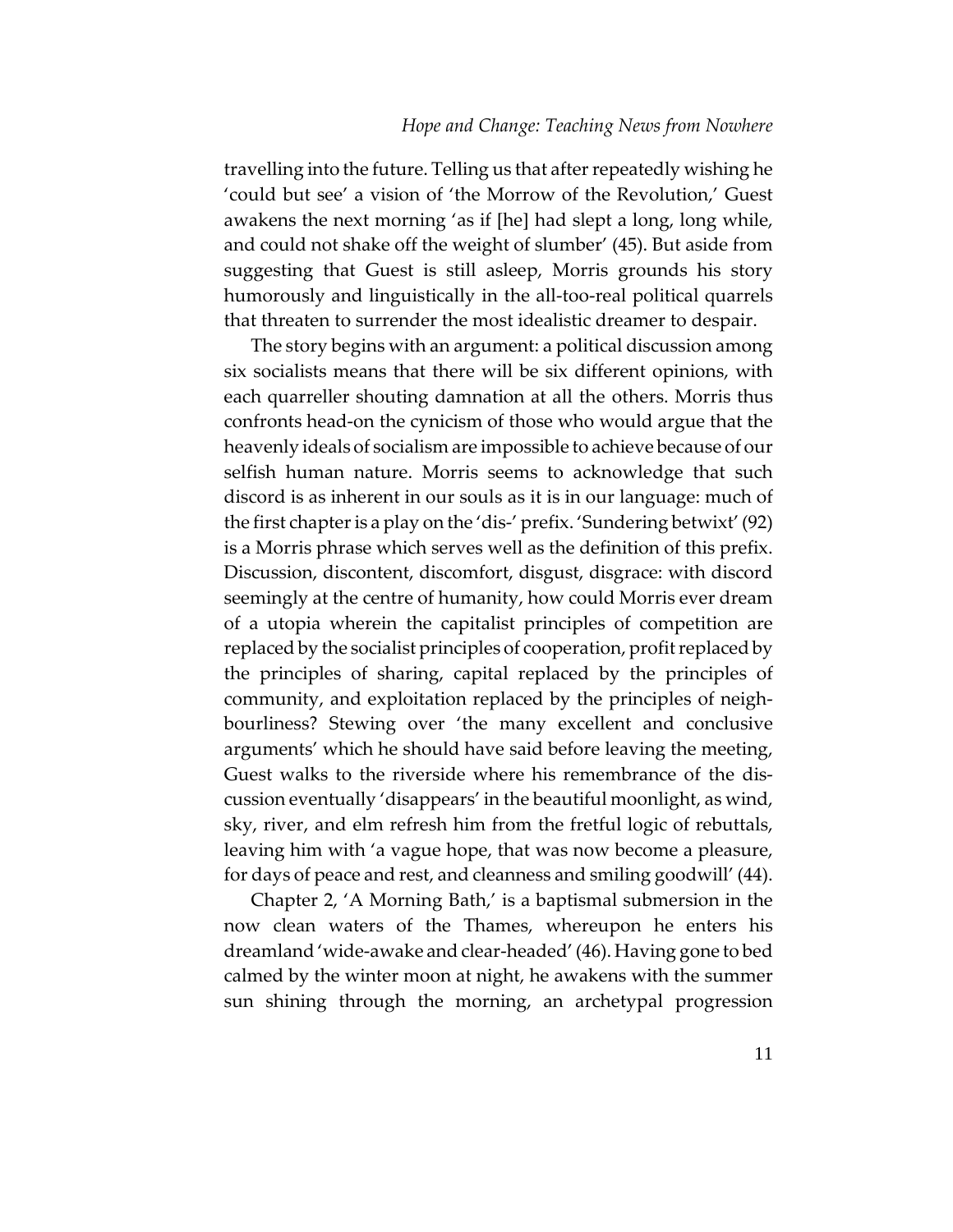wherein the natural renewal of the seasons is signifying a spiritual resurrection enabled by the dream of social revolution. Morris's utopia is a radical challenge to virtually every established social institution accepted by many as the irreversible condition of the world. When Guest meets the waterman on the Thames outside his house he finds himself confronted and confused by a new class order and new ecological order. Dick, the working-class waterman, is a handsome, muscular, refined, and well-dressed gentleman; a working-class gentleman is an oxymoron to the Victorian Guest. Despite his familiarity with the polluted docksides of London, Guest finds the Thames now flowing as a clean and healthy river full of salmon. The 'smoke-vomiting chimneys' of the soap-works are gone (48). 'In spite of all the infallible maxims of [our] day' (228), there is nothing supernatural and magical in finding beautiful people, sunny weather, and a salmon-filled river. Northrop Frye provides a rational explanation of the first phenomenon:

> Even as late as the First World War, if you looked at the officers and the enlisted men in the British army, they were just two different races of people. The officers had been brought up on protein foods, and they were all big and handsome, and the enlisted men had starved and kept alive on very inferior foods, and they were all stunted and warped, and Morris saw all this around him and realized how much beauty could be in the world if there were more good health, and how much good health there would be if social conditions were equalized.<sup>9</sup>

The second phenomenon – the phenomenal change in the weather – has an equally rational explanation: the infamous London fog has largely disappeared with the coal-smoke from the chimneys that caused it, leaving England with much more sunshine than there was a century ago. Ironically, few of Morris's Victorian readers would have guessed that the weather could be improved more easily than the social conditions of labourers.

The idealistic Morris was not naive about the likelihood of easily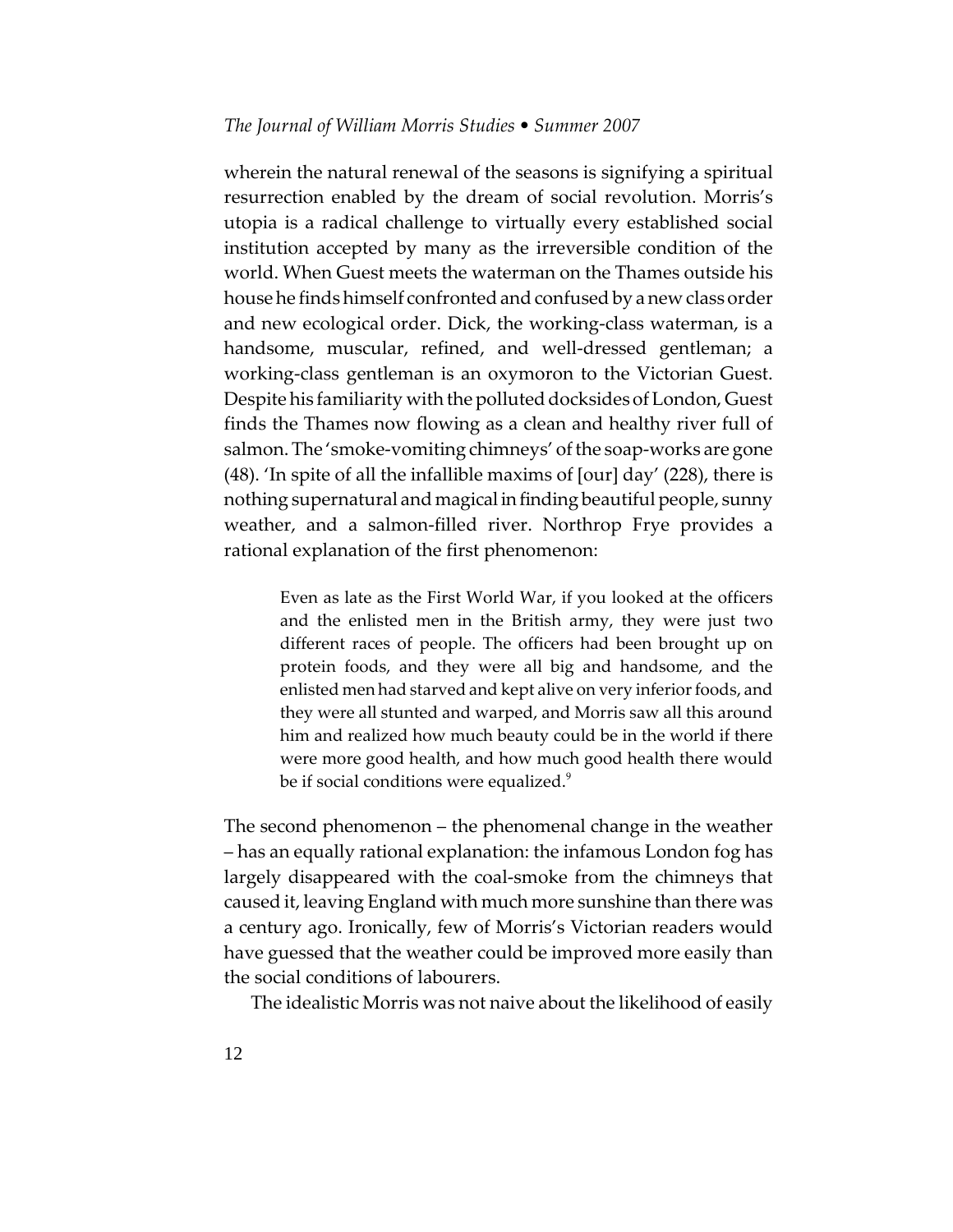revolutionizing our lives. In the serialized 1890 edition of *News from Nowhere* he cited the date for the new Hammersmith bridge without the 'grimy sootiness' as 1971. When he revised his manuscript for publication as a book a year later, he pushed the date of the bridge forward to 2003. Unfortunately, we need to push the date still further into the future, as we watch the years pass with one generation after another doing so little to affect the change required to bring about a better world. The paragraph that recounts Guest's reaction when he hears this 2003 date provides us with a subtle suggestion as to why successive generations accept our lot in life, too soon abandoning our ideals, our dreams, our responsibilities to improve the world:

> The date shut my mouth as if a key had been turned in a padlock fixed to my lips; for I saw that something inexplicable had happened, and that if I said much, I should be mixed up in a game of cross questions and crooked answers. So I tried to look unconcerned, and to glance in a matter-of-course way at the banks of the river. (48)

The moment he realizes how different he is from his neighbours, the moment he recognizes that he does not belong in their world, he shuts up, padlocks closed his sense of difference, and immediately tries to conform, to adapt to the social order, to belong with the majority. This pressure to conform is what discourages each one of us from pursuing our ideals, from revolutionizing the world. Just as Guest tries 'to look unconcerned' with the world he sees as shockingly lovely, we learn to look unconcerned with a world that is shockingly corrupt, an 'ugly characterless waste' (208). We believe it easier to adapt and conform to this waste land in order to avoid 'cross questions and crooked answers.' To carry on an explanation of our own contrary thoughts will too often lead us lazily to lose our resolve: 'I should have begun to doubt myself' (52). Guest belittles 'the service we should do for a fellow citizen' as a trivial matter that requires an exchange of cash (49), whereas the true service for fellow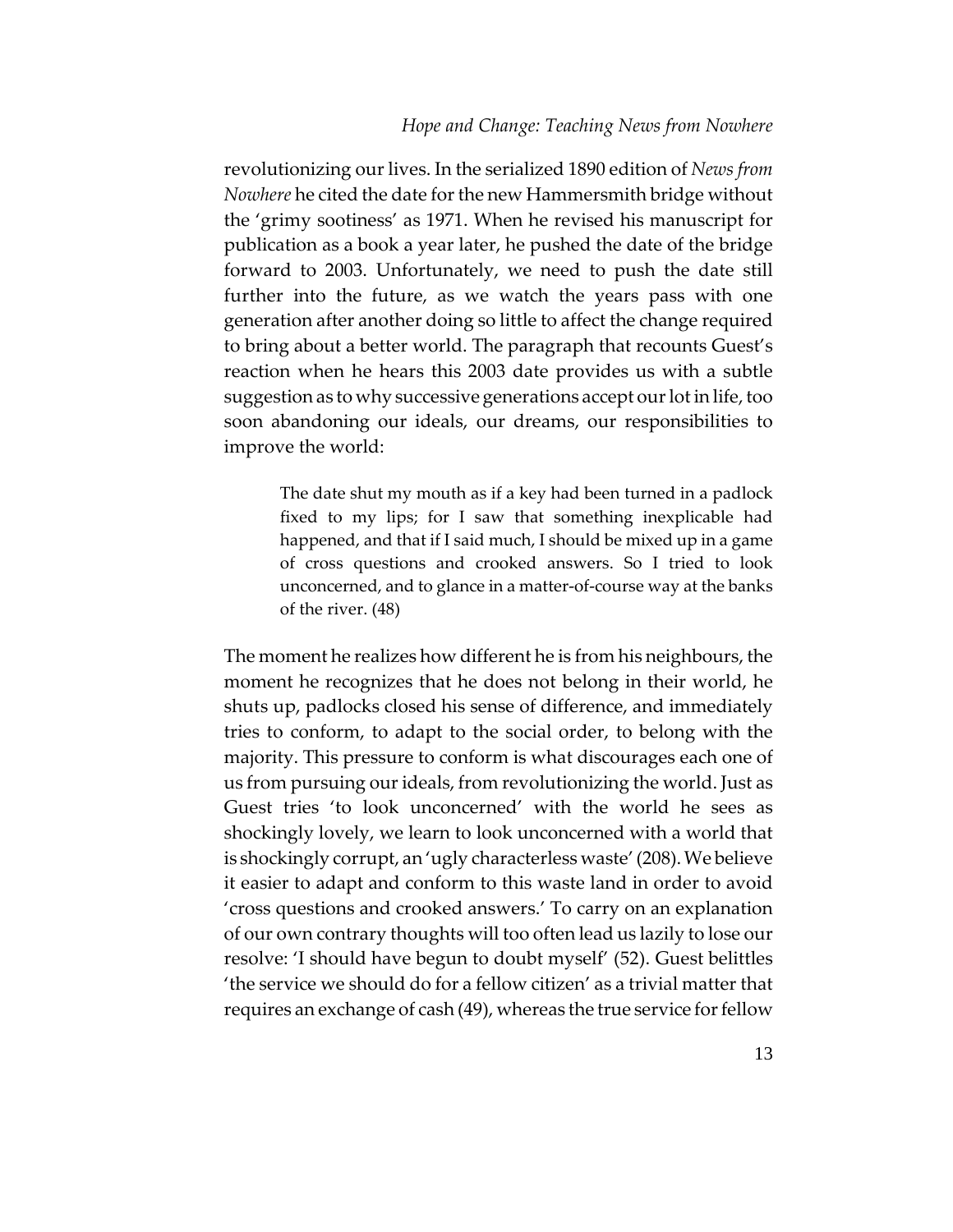citizens would require a concerted devotion of our lives to improve the world for our descendants.

The resemblances of utopian Nowhere with fourteenth-century architecture and clothing are not meant as an escape to some nostalgic past. Rather they are part of Morris's radical assault on our conventional ways of thinking, those allegedly 'infallible maxims.' In this case, Morris is challenging our conventional maxims of history and progress. Morris's preference for the Medieval age is a radical reversal of the maxim that modern civilization has been evolving in a progressive line since the Renaissance, when the rediscovery of models of learning from Classical Greece and Rome enabled our emergence from the 'dark ages' of Medieval ignorance. Morris is following the lead of John Ruskin, who argued in 'The Nature of Gothic' chapter of his *Stones of Venice* (1853) that the conventional distinction between the artistic genius of the blueprint designer and the manual labour of the craftsman who carries out the designer's vision is a snobbish distinction which leads to the degradation of both the artist and the art. Ruskin presents the asymmetical, irregular imperfections of the Gothic style as exemplifying the independence of the craftsman freed from an enslaved conformity to the symmetrical uniformity of the Classical style. The ideal artist carves his own Gothic gargoyle, while the slave copies identical Corinthian columns. For Ruskin, the designer and the craftworker must be one and the same, so that spiritual contemplation and common daily experience are inseparable. Praising 'The Nature of Gothic' as 'one of the few necessary utterances of the century,' Morris developed from it the principles of the Arts and Crafts movement, by which he intended to unify art and work. As Morris explains, 'art is the expression of man's pleasure in labour.'<sup>10</sup> Without such pleasure in our work, beauty cannot be restored to our productions, and we shall continue to toil and live in pain. Thus Morris added a radicalized ideology to Ruskinian aesthetics and Marxist economics. He spent a decade of his life lecturing tirelessly from trade-union halls to Hyde Park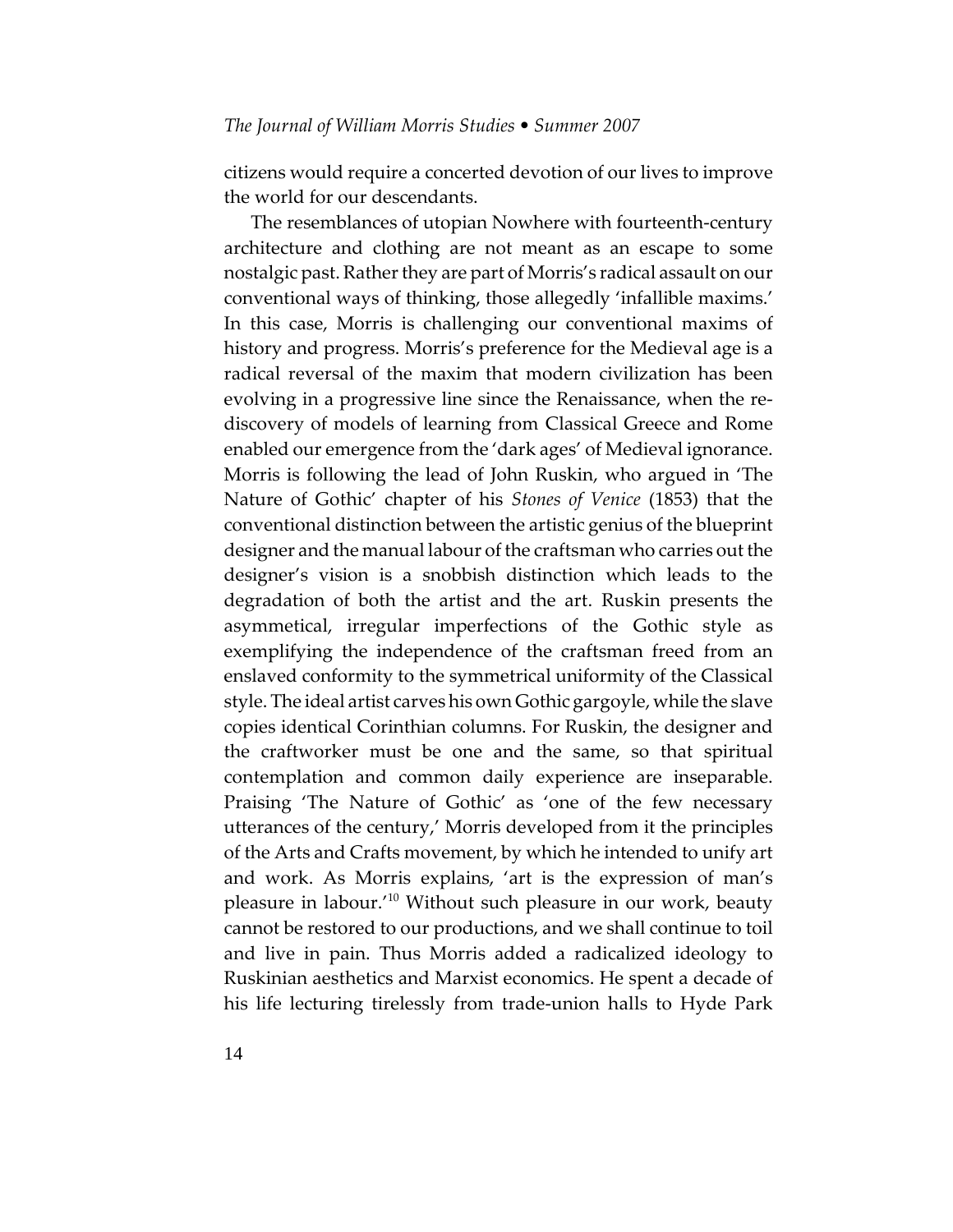corner, campaigning for a socialist revolution that would save civilization by making art an integral and intrinsic part of life. According to Morris, art cannot continue to be marginalized as the exclusive culture of an elite class; art must not only be essential to the life of everyone, but, as the expression of our joy in living, art must also change from being a way of life for a few to becoming the essential way of all our lives.

Morris's preference for the craftsmanship of fourteenth-century art marked not only his resistance to the sophisticated pretension of the Renaissance; Morris also recognized that the myth of progress is a reactionary ideology, as it supports a passive faith in evolution that resists the need for revolutionary action. He campaigned against this laissez-faire attitude of capitalism, which promoted a passive acceptance of the status quo as if each of us should leave well enough alone so that the world will continue to follow along its progressive course of growth.

*News from Nowhere* is Morris's fictional demonstration of the contrary socialist principles for which he campaigned in his political lectures. One institution after another is no longer functioning in the new socialist society of Nowhere. The Houses of Parliament are now 'a storage place for manure,' as the proverbial bullshit of corrupt politicians is replaced by a legitimate 'dung market,' now valuable as a source for fertilizer (69, 77). The justice system is gone because there is no longer a need for inhumane prisons and gallows designed for punishing the criminal acts of desperate citizens and no need for illogical interference in divorce matters, as if married partners were objects to be bartered over. There does remain the occasional crime of passion, as 'love madness' is not always coped with rationally, but the punishment for such crimes is the burden of remorse (188-89).

It should not surprise us that so radical a thinker as Morris would envision many of his own interests as being no longer important for the society of the future. Much of what he held so dearly close to his heart – literature, paintings, historic architecture – is dismissed as something to be tolerated but scarcely considered important in the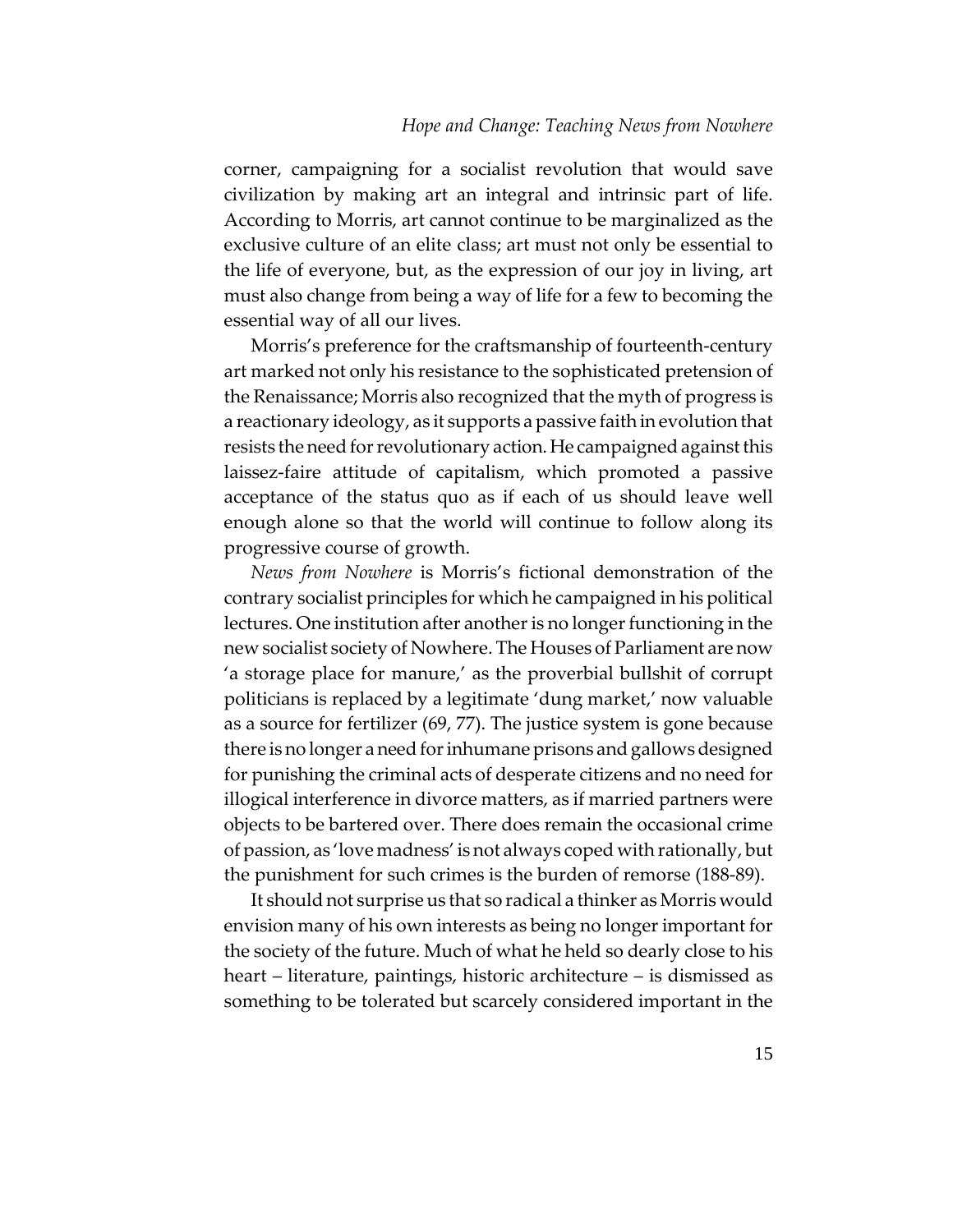new society. First, an institutionalized education system is no longer needed because children are now allowed to learn whatever interests them, and adults continue to learn at their own pace. Guest worries that the children will never acquire a sense of discipline, but in Nowhere there is no obsession to determine what books children should learn, no effort to impose upon children what adults believe will do the most good. Instead, the adults shrug from worrying over the prospect of studying too many books: 'After all, I don't know that it does them much harm, even if they do grow up bookstudents. Such people as that, 'tis a great pleasure seeing them so happy over work which is not much sought for. And besides, these students are generally such pleasant people; so kind and sweettempered; so humble, and at the same time so anxious to teach everybody all that they know' (68).

Though in his own life Morris founded the Society for the Protection of Ancient Buildings, in his utopia there is little use for the historic architecture he so passionately defended; the British Museum and St. Paul's Cathedral are merely tolerated in Nowhere: 'You see, in this matter we need not grudge a few poorish buildings standing, because we can always build elsewhere' (69). Morris was a passionate student of history, but history holds little interest in Nowhere. Old Hammond understands why his interest in history is not shared by others: 'I don't think my tales of the past interest them much. The last harvest, the last baby, the last knot of carving in the market-place is history enough for them. It was different, I think, when I was a lad, when we were not so assured of peace and continuous plenty as we are now' (89). Two of Morris's own principal prescriptions for life suggest an equation of architecture and literature:

> If I were asked what is at once the most important production of Art and the thing most to be longed for, I should answer, A beautiful House; and if I were further asked to name the production next in importance and the thing longed for, I should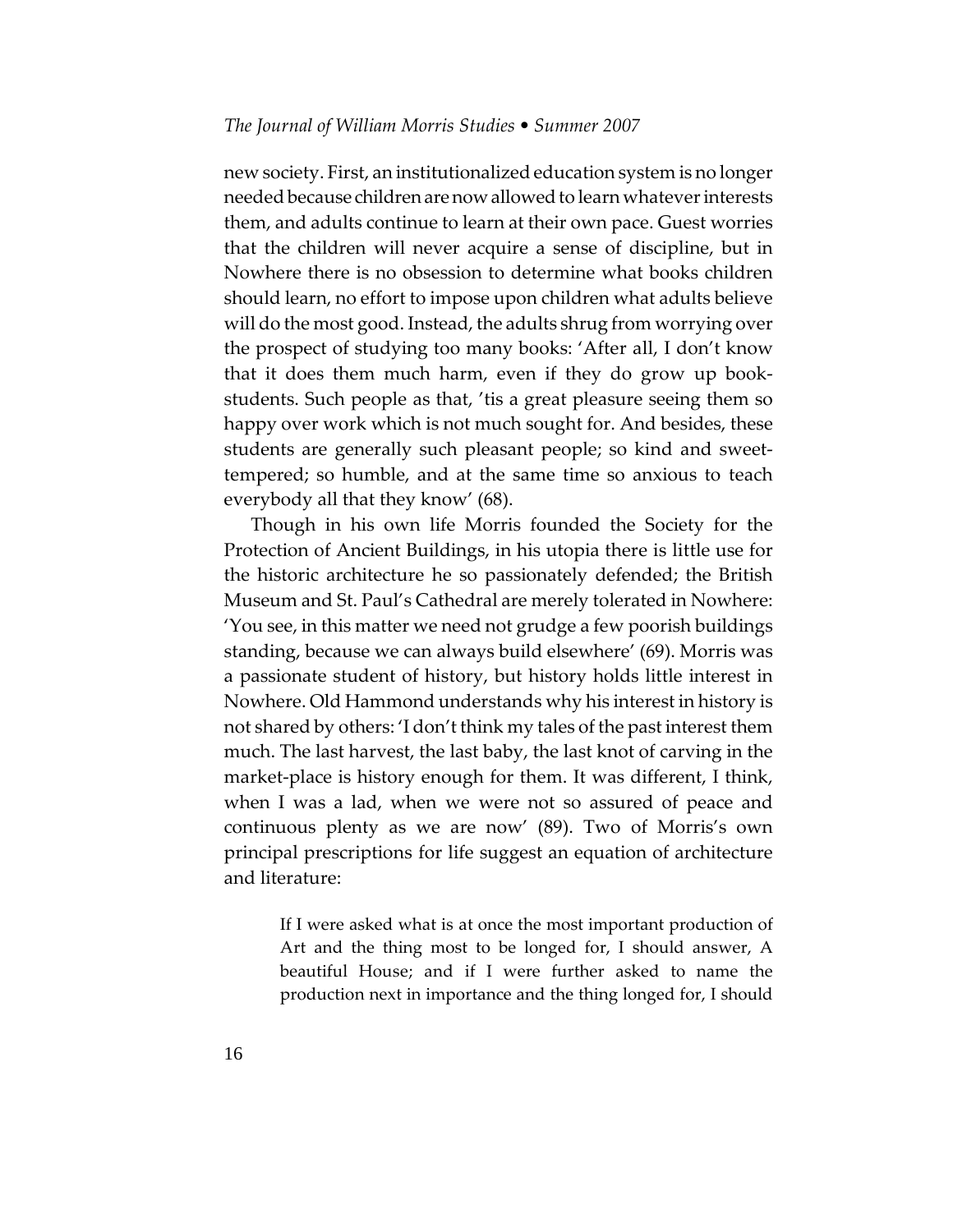answer, A beautiful Book. To enjoy good houses and good books in self-respect and decent comfort, seems to me the pleasurable end towards which all societies of human beings ought now to struggle. $^{11}$ 

For Morris, this advice is intended as the first step for adding some heavenly light to our hellish world. But once a socialist paradise is achieved, then architecture and literature are merely two of the many elements that may interest us in our daily lives as artists. Books are not valued as mass-printed novels, but rather as exercises in beautiful calligraphy. To help us as 'readers' of *Nowhere* to understand why reading is no more important for education or entertainment than 'boating and swimming' (184), Morris introduces the young Ellen as the spokesperson for the new social order. Her grandfather is nostalgic for 'the spirit of adventure' energizing the old novels that he misses in the books of the new utopian age. But as Ellen explains, people no longer need to escape in literature, for they are now free to experience directly the ideals of the world:

> 'Books, books! always books, grandfather! When will you understand that after all it is the world we live in which interests us; the world of which we are a part, and which we can never love too much? Look!' she said, throwing open the casement wider and showing us the white light sparkling between the black shadows of the moonlit garden, through which ran a little shiver of the summer night-wind, 'look! these are our books in these days! – and these,' she said, stepping lightly up to the two lovers and laying a hand on each of their shoulders; 'and the guest there, with his overseas knowledge and experience; – yes, and even you, grandfather' (a smile ran over her face as she spoke), 'with all your grumbling and wishing yourself back again in the good old days, – in which, as far as I can make out, a harmless and lazy old man like you would have pretty nearly starved.... Yes, these are our books; and if we want more, can we not find work to do in the beautiful buildings that we raise up all over the country (and I know there was nothing like them in the past times), wherein a man can put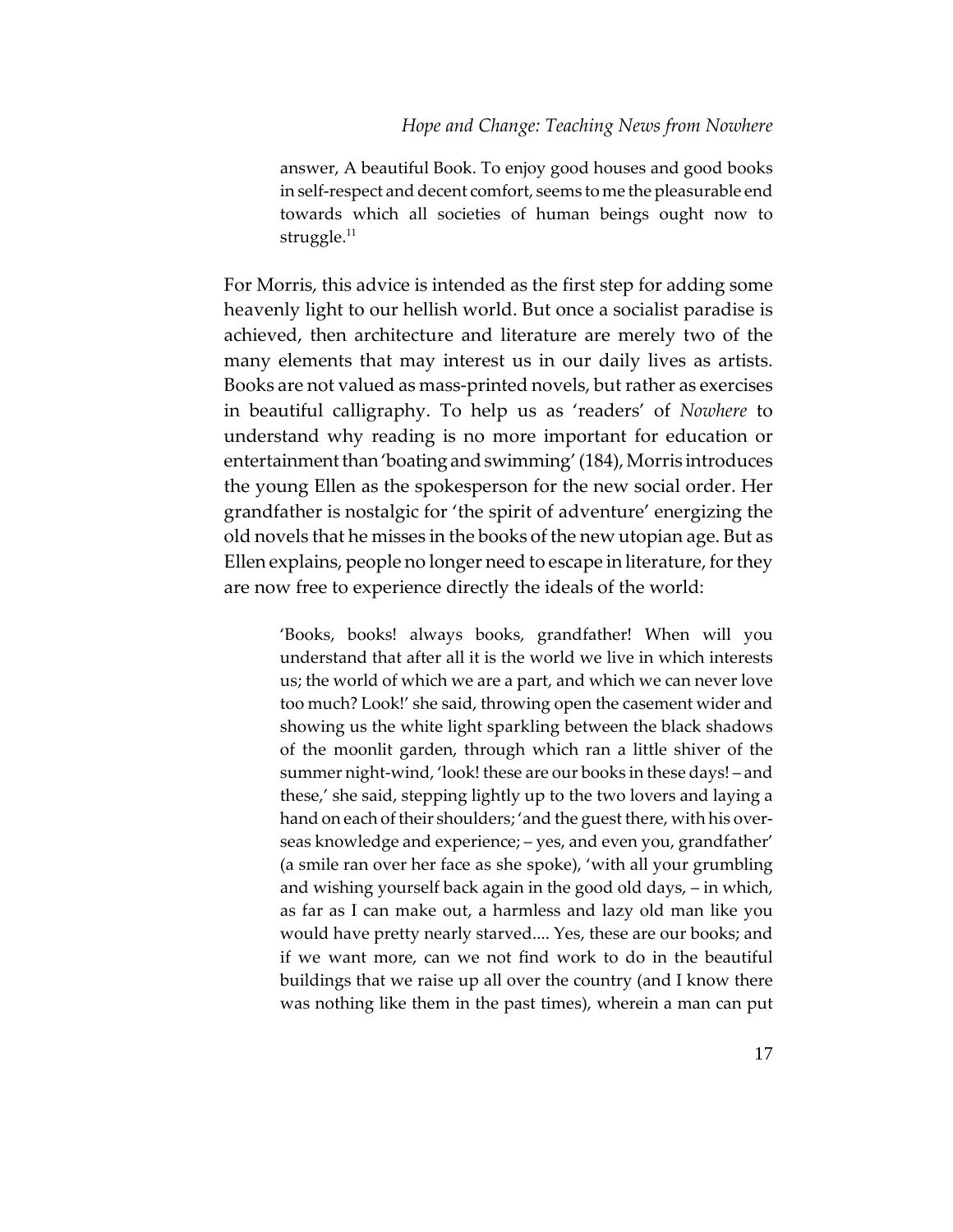forth whatever is in him, and make his hands set forth his mind and soul.' (175)

The choice of a young woman as the spokesperson for Morris's utopia is yet another radical departure for a nineteenth-century author. Old Hammond serves as the conventional figure of the wise grandfather who guides Guest through a series of questions and answers about the Morrow of the Revolution, but it is the young feminist woman who serves as the climactic embodiment of the utopian future. Ellen is 'as beautiful as a picture' (173), rows a boat much better than Guest does, and is the wisest inhabitant of Nowhere. She is compared to a picture because she is designed to demonstrate her argument that those who inhabit the happy and healthy world of fellowship are living lives that are the embodiment of art. The air they breathe 'is fragrant and clean as the ideal of the old pastoral poets' (177). Dick identifies the scene of Ellen in a hayfield with the fictional garden depicted in the pictures from storybooks: '"Look, guest," said Dick; "doesn't it all look like one of those very stories out of Grimm that we were talking about up in Bloomsbury? Here are we two lovers wandering about in the world, and we have come to a fairy garden, and there is the very fairy herself amidst of it"' (179). Novels and fine art are no longer necessary to the lives of those who inhabit a paradisal garden. In such a paradise the weather and the seasons provide better drama. The theatre of the seasons is a drama wherein people actively participate rather than sit for passive observation. As Dick explains, 'I can't look upon it as if I were sitting in a theatre seeing the play going on before me, myself taking no part of it.... I am part of it all, and feel the pain as well as the pleasure in my person. It is not done for me by somebody else, merely that I may eat and drink and sleep; but I myself do my share of it' (225).

Morris thus redefines art as the central activity of our lives. 'Art or work-pleasure, as one ought to call it' (160), is identified with the skill of mowing hay, carving a pipe, or mending a road. Indeed, the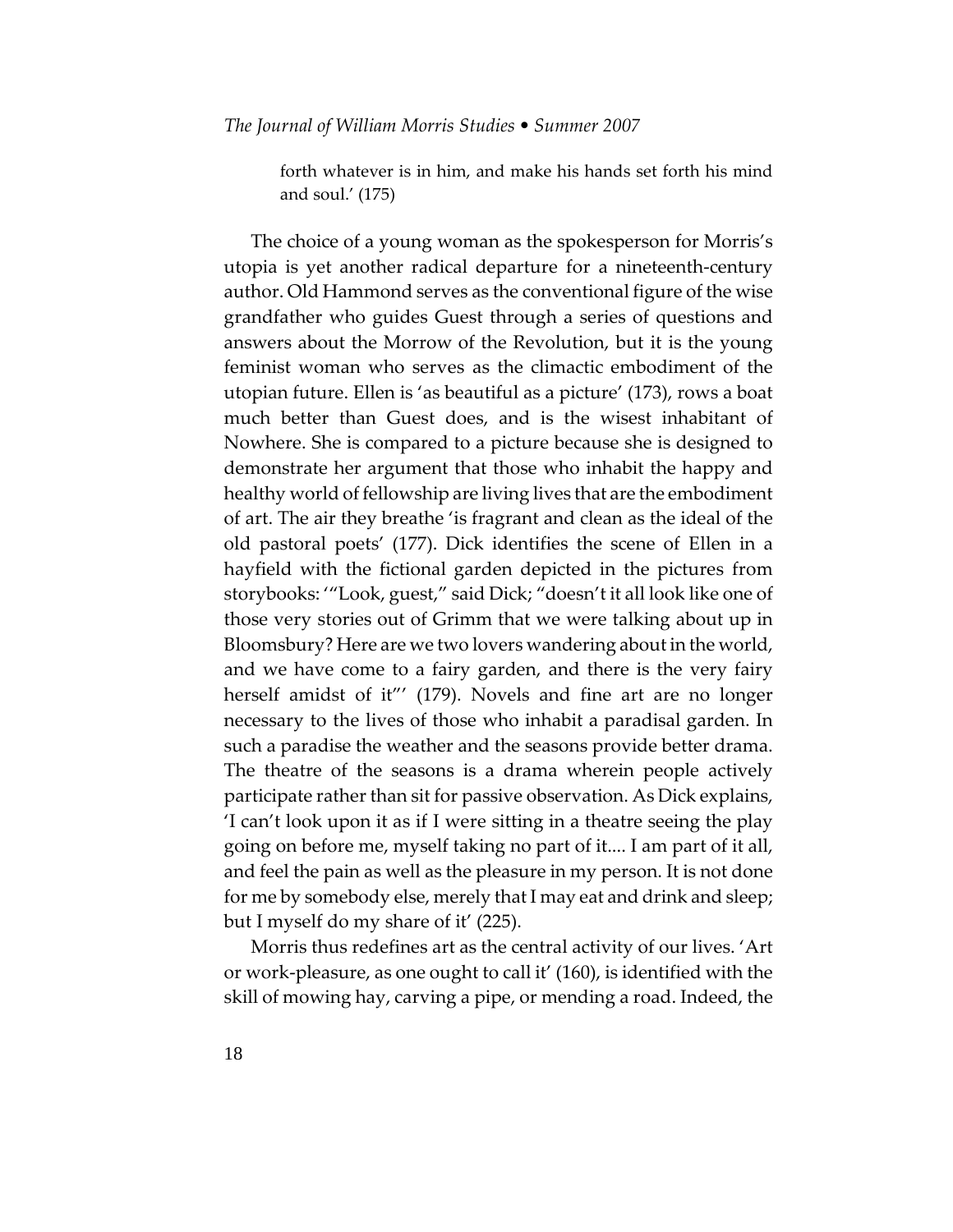'gang of men road-mending' looked 'much like a boating party at Oxford would have looked in the days I remembered, and not much more troubled with their work' (82). Dick identifies the 'pick-work' of the merry road-menders as 'good sport' (83). Whereas once 'the aim of all people before our time was to avoid work' (200), there is now in the land of fellowship no longer a distinction between work and play; the activities required for roads, hayfields, and rowboats are enjoyed indeed as a playful sport. The sports analogy reminds us that people do enjoy work, as they share their time in communal exercises without monetary rewards. Old Hammond explains this change in attitude towards labour:

> Art or work-pleasure ... sprung up almost spontaneously, it seems, from a kind of instinct amongst people, no longer driven desperately to painful and terrible overwork, to do the best they could with the work in hand – to make it excellent of its kind; and when that had gone on for a little, a craving for beauty seemed to awaken in men's minds, and they began rudely and awkwardly to ornament the wares which they made; and when they had once set to work at that, it soon began to grow. All this was much helped by the abolition of squalor which our immediate ancestors put up with so coolly; and by the leisurely, but not stupid, country-life which now grew to be common amongst us. Thus at last and by slow degrees we got pleasure into our work; then we became conscious of that pleasure, and cultivated it, and took care that we had our fill of it; and then all was gained, and we were happy. So may it be for ages and ages! (160)

Unlike most stories of futuristic worlds, Morris's utopia has no technological wonders. 'This is not an age of inventions,' we are pointedly informed in Nowhere. That was the mistake of the nineteenth century, when machinery was considered more important than equality:

> This opinion, which from all I can learn seemed as natural then, as it seems absurd now, that while the ordinary daily work of the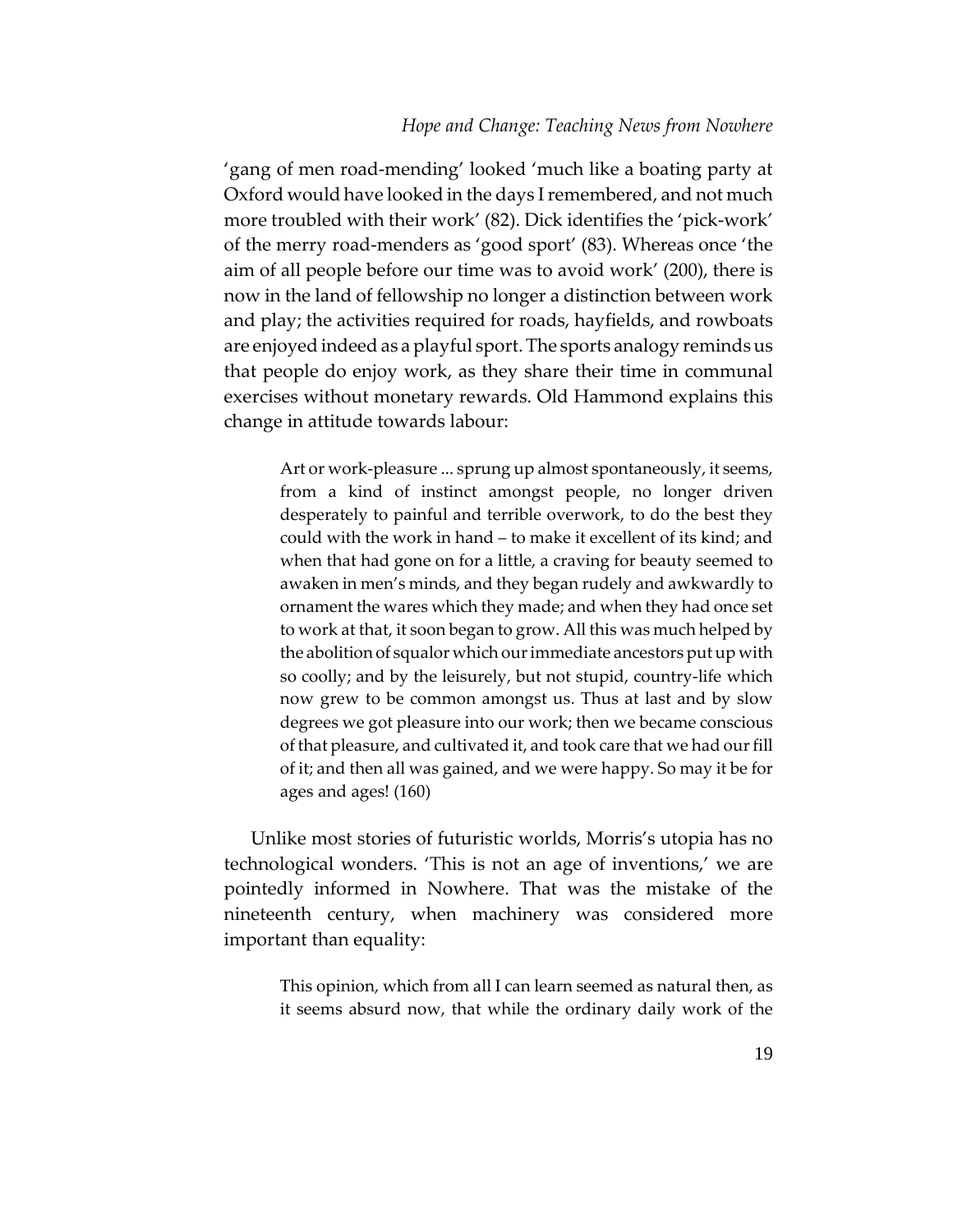world would be done entirely by automatic machinery, the energies of the more intelligent part of mankind would be set free to follow the higher forms of the arts, as well as science and the study of history. It was strange, was it not, that they should thus ignore that aspiration after complete equality which we now recognize as the bond of all happy human society?... They soon began to find out their mistake, and that only slaves and slaveholders could live solely by setting machines going. (200)

Morris envisions a world that has reversed the nineteenth-century effort to invent 'machinery that would supersede handicraft' (200). Enslavement to the machinery of the nineteenth century could produce only 'abortions of the market' (125), whereas the people of Nowhere are artists whose art is the desired product of the pleasure of creation (127). *News from Nowhere* demonstrates that the business of art and fellowship concerns the quality of life that empowers heavenly people like Dick and Clara and Ellen to thrive on Earth.

The pattern of contrasts between the reality of the capitalist present and the dream of the communist future reaches a climax when it threatens Guest's image of Ellen. Guest identifies her as the ultimate embodiment of the new social order. Although Ellen invites him to stay in the future with her, she recognizes that he cannot escape his 'never-ending contrast between the past and this present,' telling Guest that she 'must not let you go off into a dream again so soon. If we lose you, I want you to see all that you can see first before you go back again.' He reminds her that she had invited him to stay with her, but she immediately sees that he is already relapsing: '"Only, what were you thinking of just now?" I said falteringly: "I was saying to myself, the past, the present? Should she not have said the contrast of the present with the future: of blind despair with hope?"' (222). The contrast between the hellish present of his world and the heavenly future of her world becomes unbearable when it affects Guest's perception of Ellen: 'I was thinking of what you, with your capacity and intelligence, joined to your love of pleasure, and your impatience of unreasonable restraint – of what you would have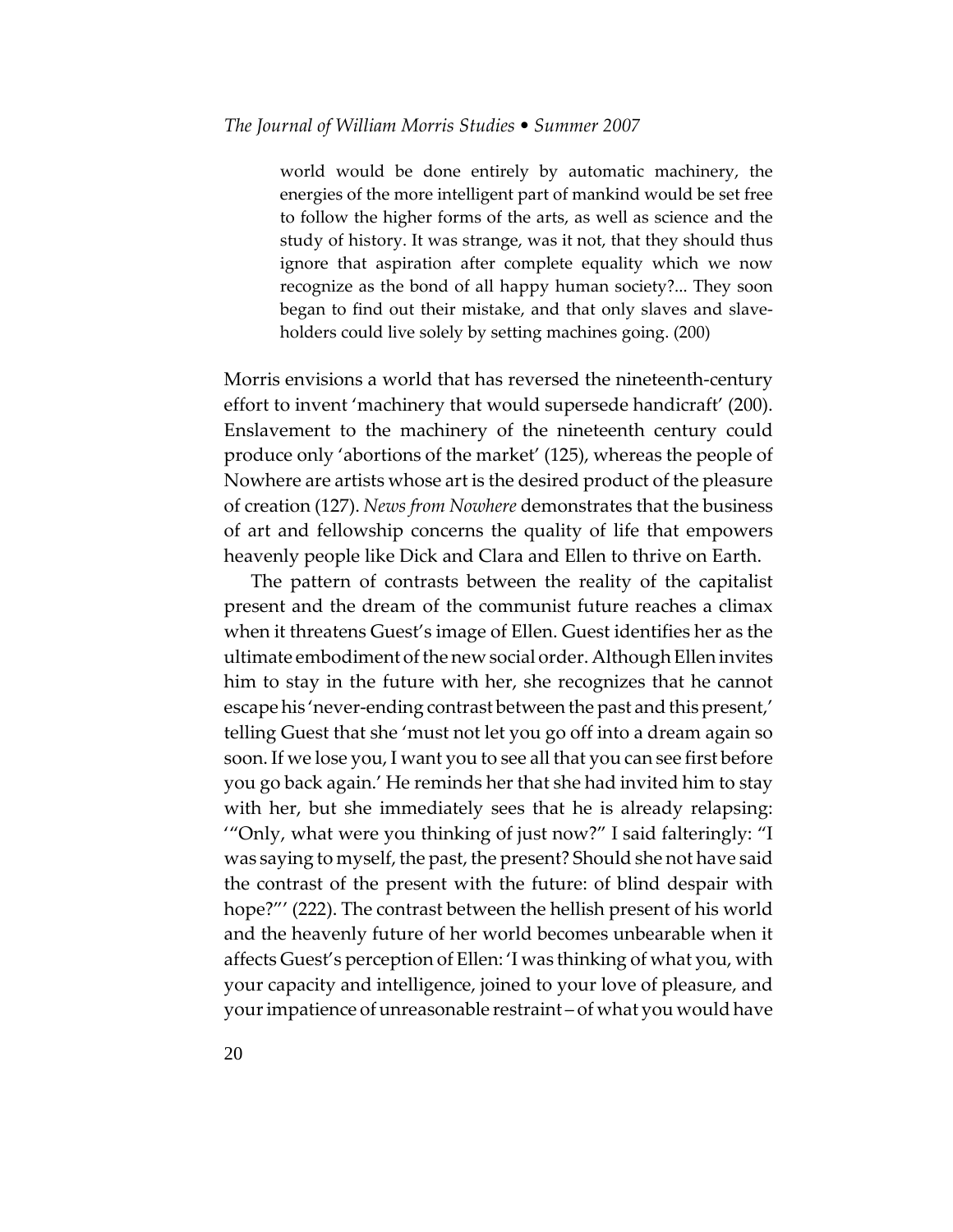been in that past. And even now, when all is won and has been for a long time, my heart is sickened with thinking of all the waste of life that has gone on for so many years!' (222). As reality intrudes upon Guest's dream, he is left haunted by the loss of so many potential Ellens who have been forced to suffer the fate of servants and slaves.

In the first chapter we were reminded that Guest's experiences already 'began to shape themselves into an amusing story' (45). When, in chapter 23, Guest laughs about feeling left out of Dick's 'tale,' Dick replies: 'You had better consider that you have got the cap of darkness, and are seeing everything, yourself invisible' (179). Now in the last chapter at the 'haysel' feast, Guest fades from their view, becoming a distant observer of the future. If we ask ourselves before we start reading *News from Nowhere* why we find the hell of our lives so much more credible than the heaven of our dreams, the answer for our cynical students is obvious: 'Just look around.' But as we reach this last chapter our position should be reversed. It is Guest who fades as a phantom because the heavenly world of Nowhere is the more credible reality than the hellish nightmare into which Guest seems to be drifting. Returning to this hellish world, Guest encounters a Victorian neighbour, a 'grimed'-faced figure, 'eyes dulled and bleared,' 'body bent,' 'feet dragging and limping,' 'clothing ... a mixture of dirt and rags' (227-28). In contrast to the 'joyous, beautiful people left behind in the church' (227), this figure surely must be a phantom from a nightmare. Such an incredible nightmare surely could never be allowed to become the normative reality of a wide-awake world. Most disturbing because it rings so pathetically true in its detailed contrast with Nowhere is the trace of real fellowship that is all but extinguished by the soul-destroying mastery and servility of the class-system: as they cross paths, Guest's Victorian neighbour 'touched his hat with some real good-will and courtesy, and much servility' (228). The indomitable traces of the humanity of fellowship revealed in this nightmarish figure leave Guest 'inexpressibly shocked' (228), and they tear at the reader's heart, as we realize that this nearly broken figure was born with the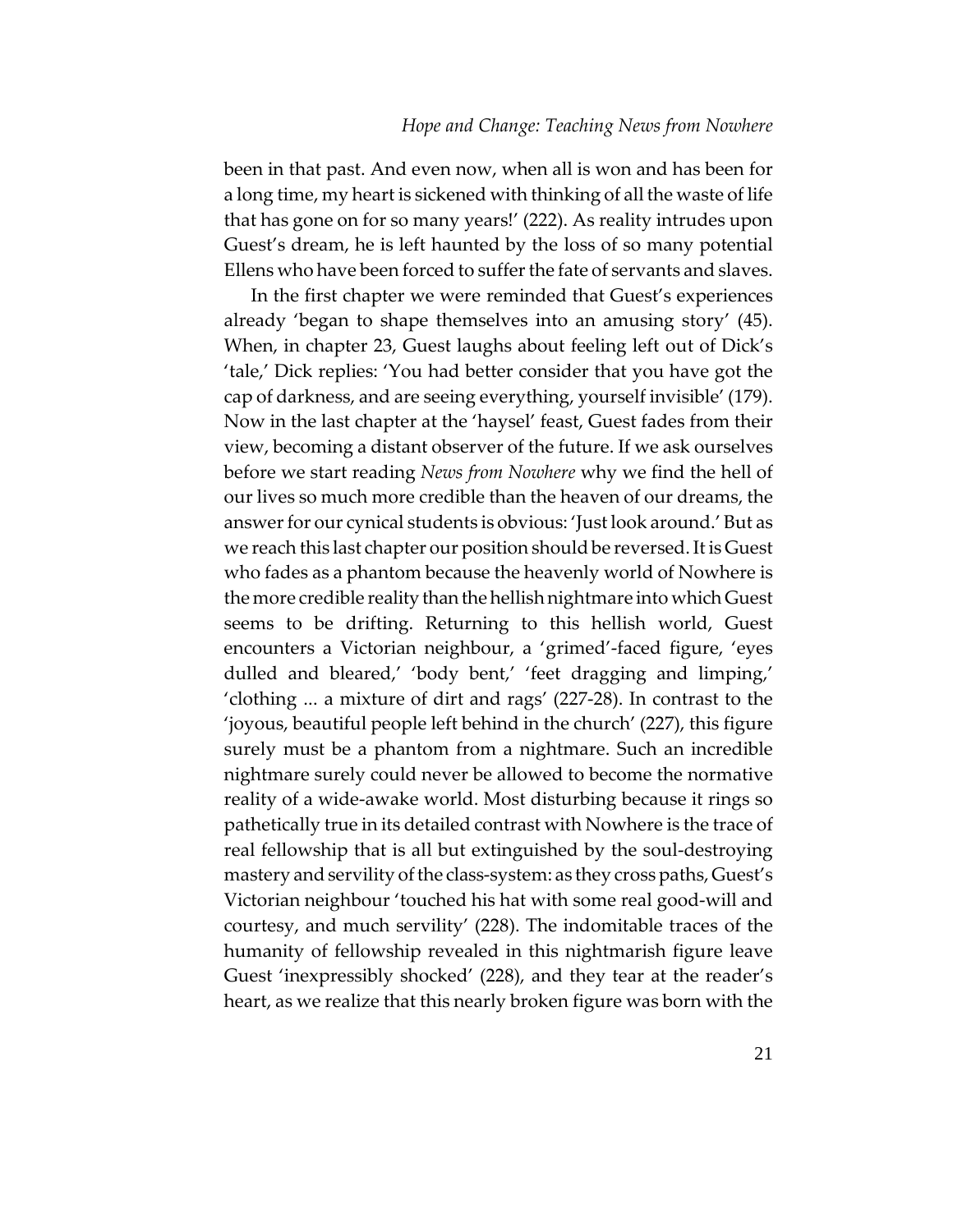same potential as Ellen. Moreover, we realize that Ellen may never have the opportunity to reach such potential unless we in the present work towards a better future.

Morris concludes with Guest imagining what 'Ellen's last mournful look seemed to say.' It is a rallying call for revolutionizing the world by striving 'to build up little by little the new day of fellowship, and rest, and happiness' (228). Significantly, this speech attributed to Ellen is not her own spoken words, but rather is Guest's impression of what someone like Ellen might wish to say but will not be empowered to say aloud until enough readers are inspired to join the struggle for a more heavenly world where future generations of Ellens may thrive. Morris thus appeals to our social conscience to awaken us from the wish for a single dream-lover, replacing the selfish wish with an empathy for all our fellow neighbours so that we will fix our sight on the effort to change the conditions of our world, never abandoning our hope that future generations will enjoy living heavenly lives here on Earth.

We have seen how four incredible transformations can be envisioned concerning the ideals of weather, health, ecology, and labour. The ideal of fellowship is the remaining dream. In his youth Morris said that his 'work is an embodiment of dreams in one form or another.<sup>'12</sup> As his career makes clear, he did not mean a wistful dream from which we may never awaken, but a commitment to spread the word from one friend to another, to inspire others to share his hope for the harmony of fellowship. As Ellen's impatient dismissal of 'books, books, books' suggests, our hopes and fears for art are misdirected towards idle entertainment: towards the escapist nature of Victorian novels in Morris's time and towards modern movies in our own time. Such novels and movies are generally about the selfish desire for a single dream-lover. If we can change the weather and our health and our height, then we may answer, 'yes, surely,' we can find time to consider a different kind of art about a different kind of dream. Turning from the *Commonweal* political lecture to the Kelmscott utopian romance, Morris shifted his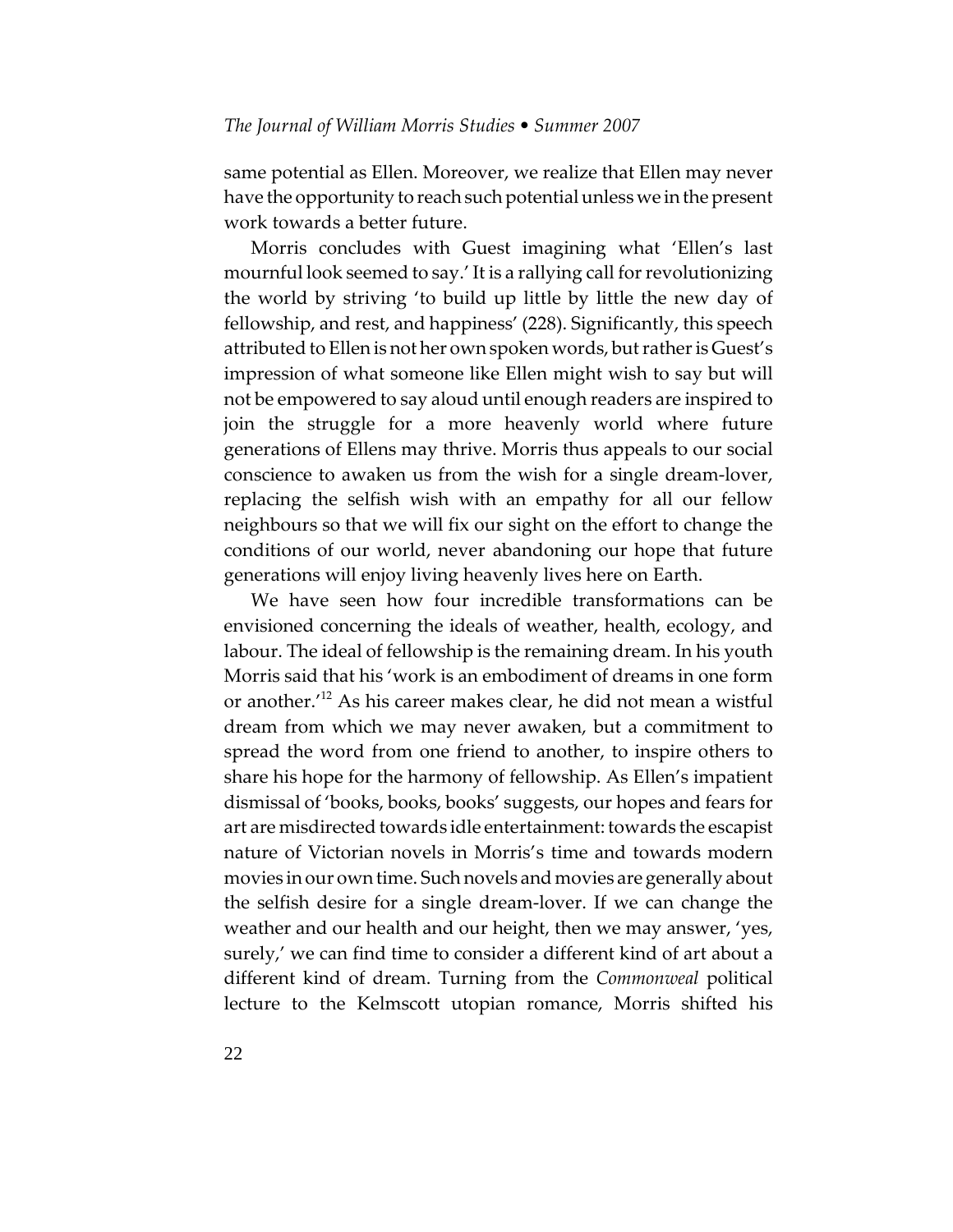campaign to change the world as he endeavours to show us how the force of a shared desire can transform the realm of the stories we imagine into the reality of the lives we live.

### NOTES

1. William Morris, 'Preface to *Signs of Change*,' in *Collected Works of William Morris*, ed. May Morris (London: Longmans, Green, 1910- 15), vol. 23, p. 2.

2. The Beatles, 'Revolution,' *White Album* (London: Apple Records, 1968).

3. John Lennon, 'Imagine,' *Imagine* (London: Apple Records, 1971). Margaret Stetz discusses Lennon's song as an 'appeal to "possibility" and to the visionary, which asked its hearers to think beyond social boundaries and possessions toward a universal fellowship based upon sharing. Its chorus, moreover, collapsed the distinction between dreaming and action, much as had Morris's *News from Nowhere* almost century earlier, and invited the enlightened masses who espoused this utopian vision.' Margaret Stetz, '"Caught in the Trap": William Morris, Machinery, and Popular Film from Charlie Chaplin to Nick Park,' *Journal of Pre-Raphaelite Studies*, ns 15 (Spring 2006), p. 69.

4. William Morris, *News from Nowhere and Other Writings*, ed. Clive Wilmer (Harmondsworth: Penguin, 1993), p. 228. All subsequent quotations from *News from Nowhere* are from this edition.

5. W.B. Yeats, 'The Second Coming,' *Selected Poetry* (London: Macmillan, 1964), lines 7-8.

6. William Blake, 'The Marriage of Heaven and Hell,' plate 8. *Selected Poetry and Prose of William Blake*, ed. Northrop Frye (New York: Modern Library, 1953), p. 126.

7. Herbert Marcuse, *One Dimensional Man: Studies in the Ideology of Advanced Industrial Society* (Boston: Beacon, 1965), p. 141.